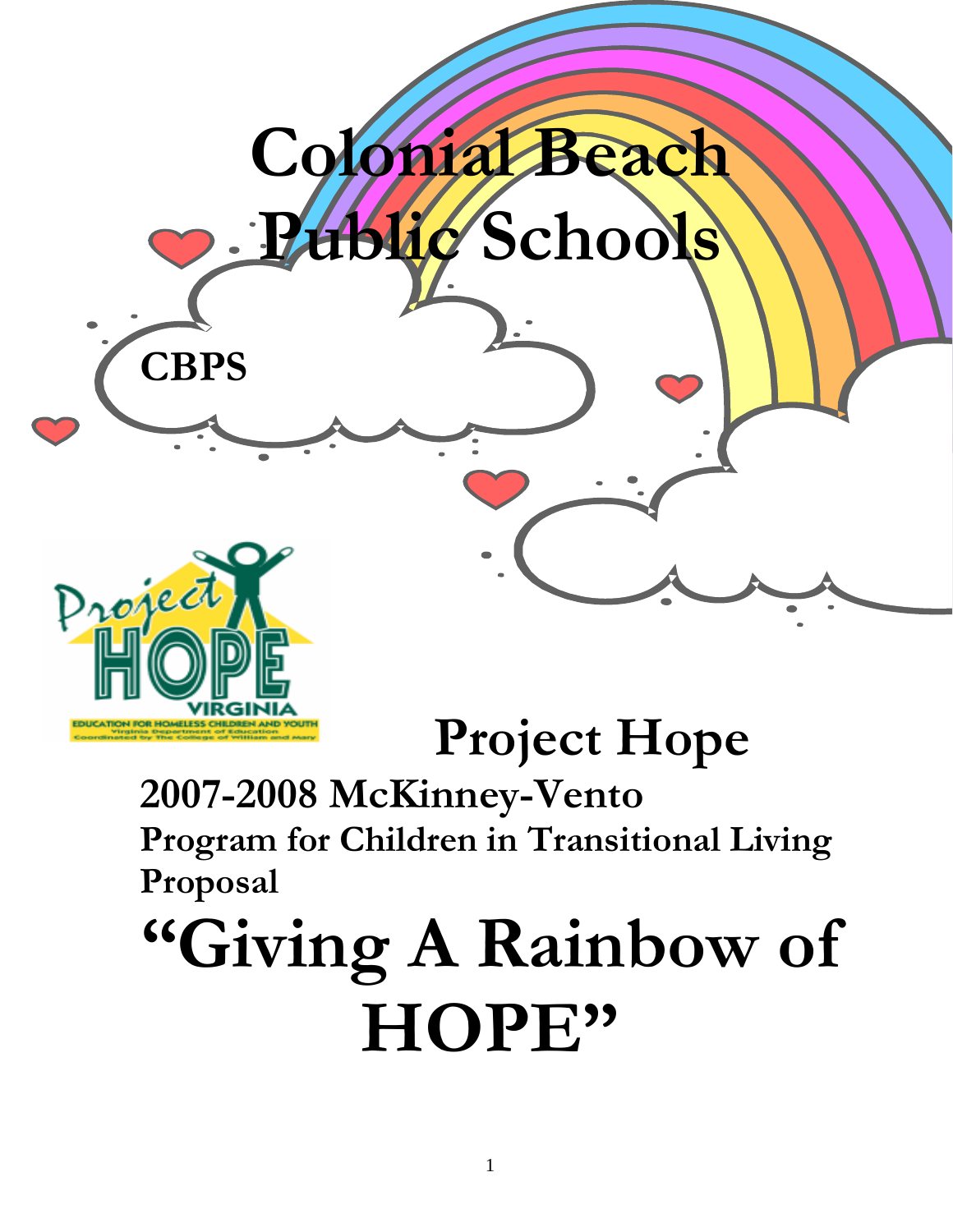# **A. Statement of Need: I. Assessment of the size of the local homeless population.**

Colonial Beach is a small rural community that geographically is located in Westmoreland County which lies in the northwestern area of the state and is interpolated westerly by King George, Virginia, easterly by the Potomac River, southerly by Richmond County, Virginia and northerly by Washington, D.C./Northern Virginia. Colonial Beach has an extremely transient and mobile population as indicated by its location close to two military bases (families in transition due to parents sent abroad to serve our country) coupled with a high poverty rate (47%), and moreover, it is impacted by a low literacy rate.

 According to the definition and guidelines of families in transition (homelessness) set forth by the NCLB reauthorization of the ESEA, McKinney-Vento Act, an initial survey was conducted in May 2007 to identify such students. While Colonial Beach Public Schools strive to conduct a comprehensive needs assessment effort, it is of note that additional resources are needed to more accurately identify homeless children and youth in this area.

### **II. Description of Education and Outreach Programs**

# **Phase I. Identification and Needs Assessment of Families in Transition (Homeless Children and Youth) in the Service Area**

Colonial Beach Public Schools will conduct a survey annually to identify students as defined by McKinney-Vento Legislation. A comprehensive needs assessment will consist of analysis of disaggregated data delineating student academic performance as well as socio-emotional needs. A Housing Living Survey (HLS) will include methodologies for the identification of specificity of transitional living status. Key personnel will be trained in the identification and regulatory statutes of the McKinney-Vento legislation.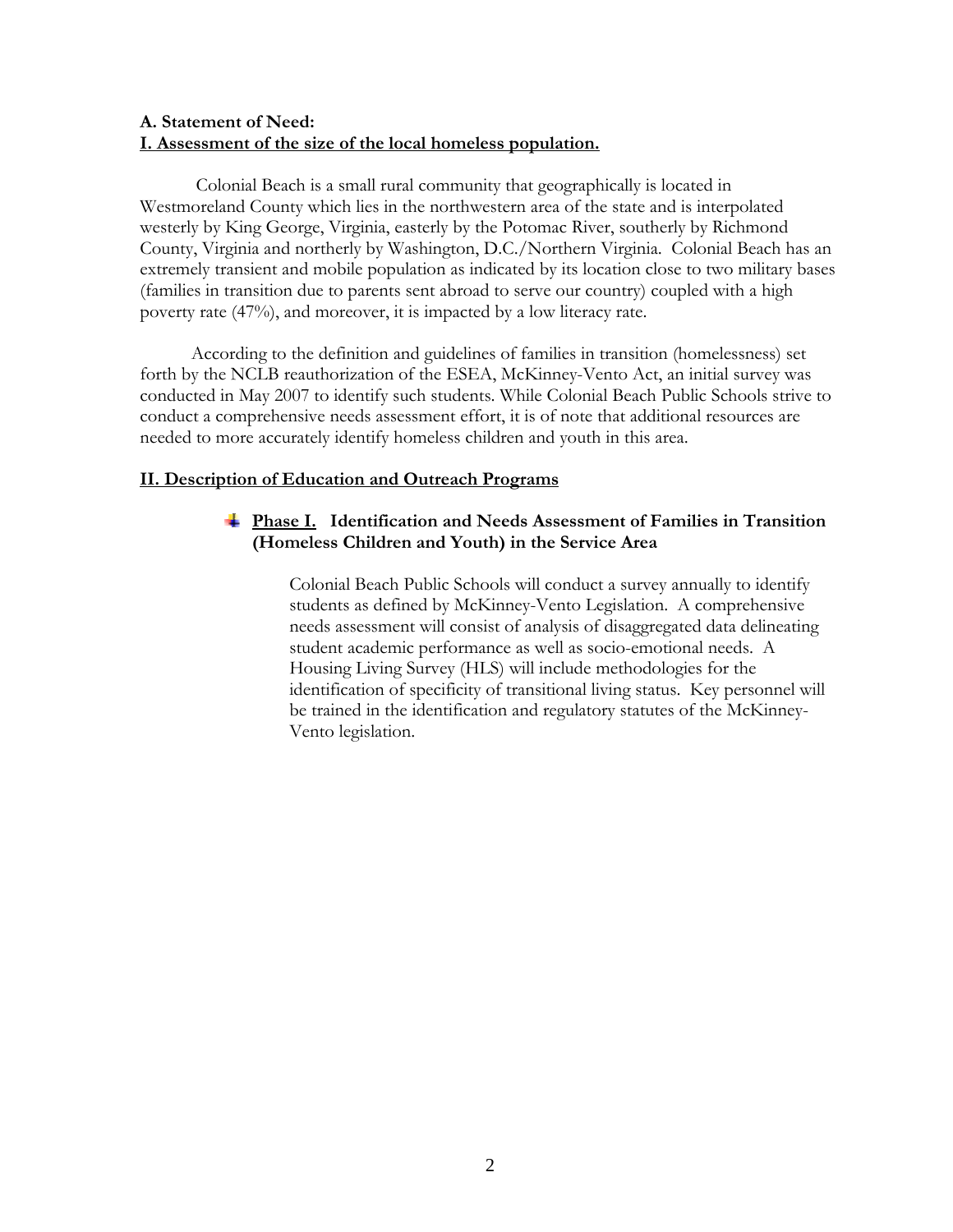# **Measurable Outcome:**

By June 15, 2008 a comprehensive identification process will be completed for FY 2007-2008 as follows:



**A clear delineation of roles, confidentiality and rights of families will be provided for all individuals. Points of contact will be outlined as indicated in the Hierarchy of Point of Contact. On-going identification efforts will be conducted throughout the year.**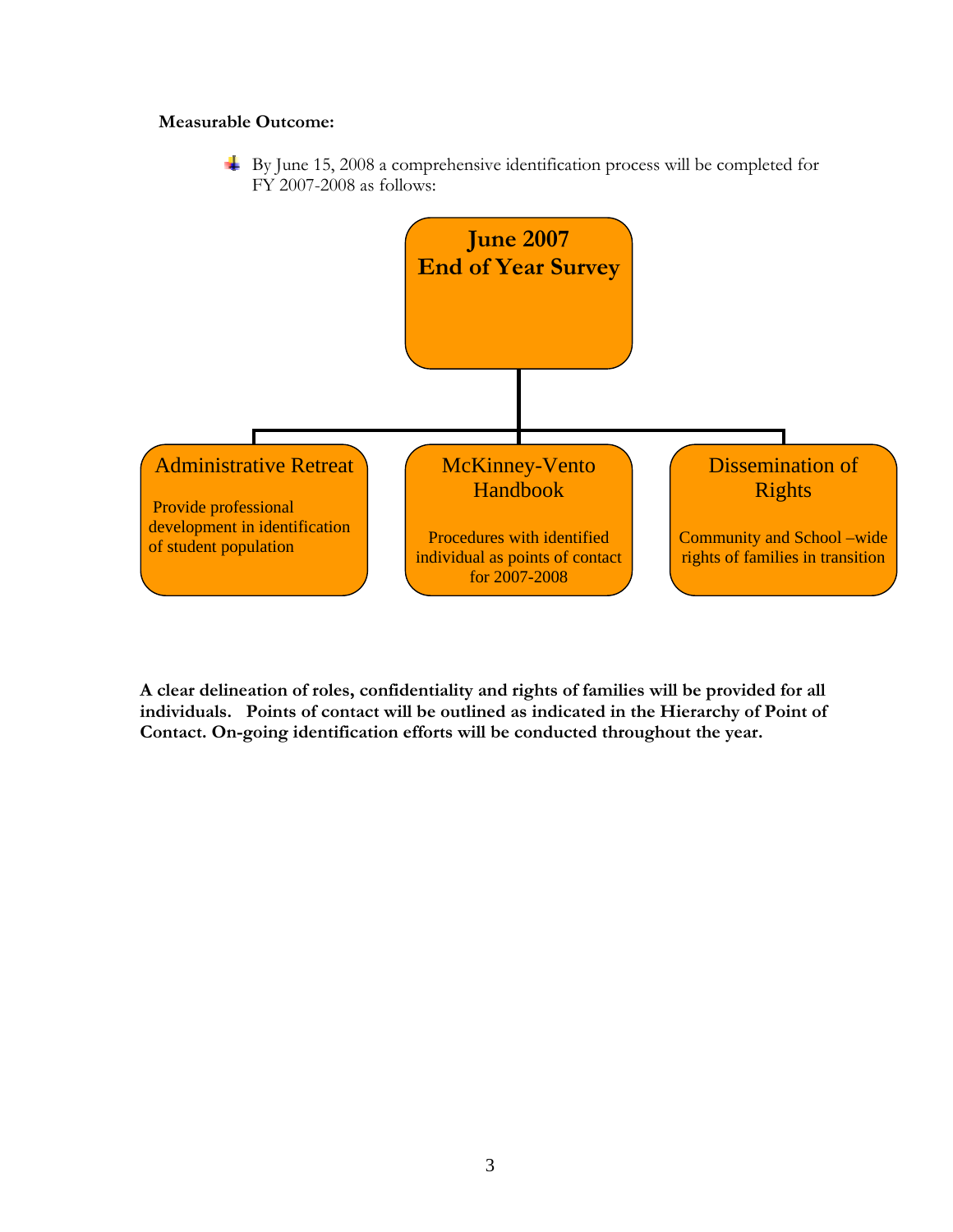# **Hierarchy of Points of Contact**

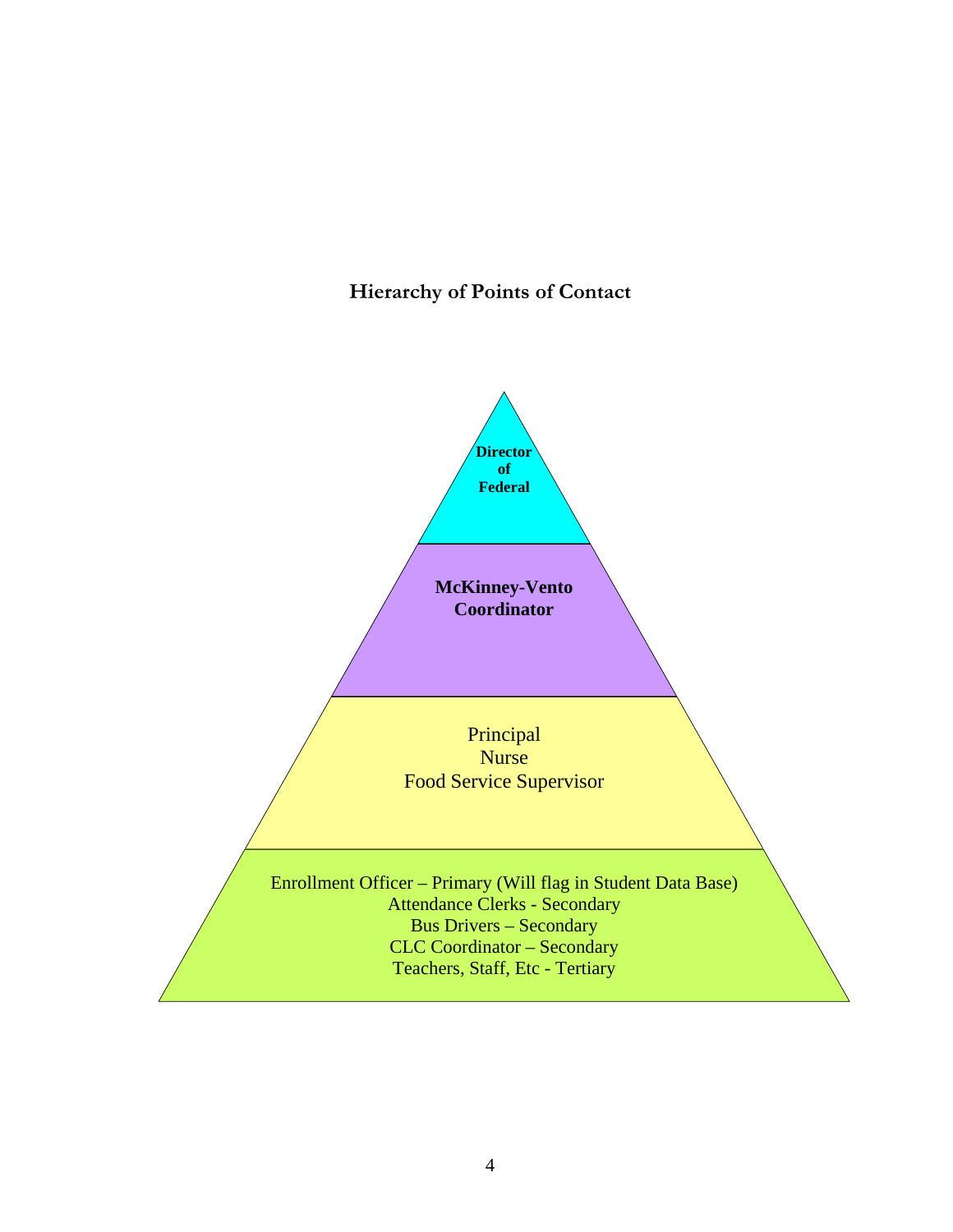#### **Barriers:**

- this task due to a lack of funding. While creativity, innovativeness, support attendance of national and state meetings and conferences. **1.** Colonial Each Public Schools currently is challenged to complete and, collaboration have provided the resources, a more comprehensive professional development effort is needed to include
- comprehensive services for identified students. **2.** Additional support personnel are needed to provide more

### **Phase II. Academic, Socio-Emotional and Basic Needs Support Needs**

Students will receive additional support during the regular school year, after literacy/language lessons, family literacy outreach programs and individual school and during the summer through remediation, experiential tutoring.

#### **Barriers:**

- 1. During the summer of 2007 and school year 2007-2008, outreach services were provided to assist families in identifying and utilizing local services, family literacy, acquisition of needed school supplies and providing adequate support for students. Additional resources are needed to more comprehensively meet the needs of the students and families.
- and local funds to provide summer opportunities to students in resources to adequately fund a full summer intervention program, intervention services. Critical early intervention in the academic and socio-emotional areas is tantamount to overall drop-out 2. Previously, Colonial Beach Public Schools utilized federal, state grades 3-12. Due to limited funds and a lack of economic K-2 students are not able to receive critical supplemental prevention and school failure.
- 3. On-site and outreach counseling services requiring additional resources are needed.
- and disseminate resources and program activities as well as to 4. Personnel are needed to comprehensively research, implement seek partners and new collaborations.
- 5. Policy and regulatory revisions are critical in order to fully be in McKinney-Vento Act. All entrance forms requiring revisions compliance with all federal regulations mandated by the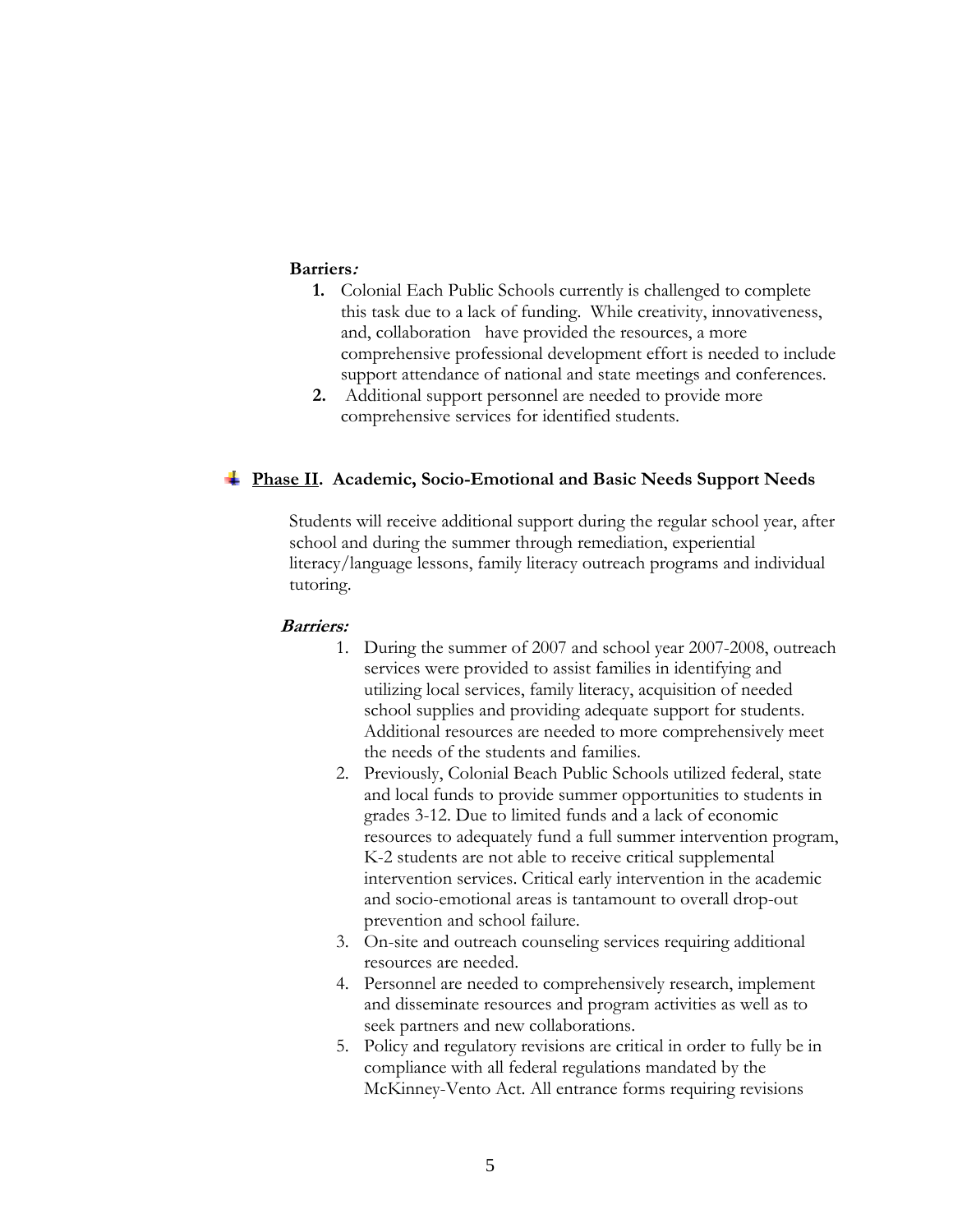need to be identified and fully aligned with the federal requirements.

# **IV. Program Description**

# **Objective 1.**

By August 31, 2008, students will demonstrate academic success as seen in state and local assessments, pre and post assessments, literacy attainment, and participation in parental involvement activities.

# **Activities:**

a. Fami ly Literacy Outreach Program

- Identified high need areas will be selected and targeted for weekly literacy and parenting sessions.
- $\overline{\phantom{a}}$  Brochures, posters and additional literature will be provided to assist families and students.
- Literacy and early intervention best practices will be modeled.
- $\frac{1}{\sqrt{2}}$  Students will receive take books, and be immersed in experiential literacy activities.
- Implement a three week intensive summer Literacy/Mathematics Academy will provide at-risk K-2 students early interventions to circumvent the risk of failure or dropping out of school. Identified students who meet the crite ria for along with peers exemplifying at-risk behaviors. The instructional program will qualified teachers and paraprofessionals in each of the core areas previously delineated. Apart-time guidance counselor will be employed to coordinate and provide services inclusive of, but not limited to, career counseling, socioemotional adjustment, dealing with anger, frustration or change, etc. homelessness as set forth by the NCLB (reauthorization of the ESEA); McKinney-Vento Act will be prioritized for participant selection consist of intensive small group and tutorial instruction delivered by highly

# **Transportation will be provided. Please Note:**

# **Objective 2**.

By August 31, 2008, all administrative, support and paraprofessional staff will be provided professional development opportunities in the identification and delivery of service to meet the needs of the homeless populations.

# **Activities** :

- Administrative Professional Development William and Mary Pat Popp
- School Enrollment/Intake Officers Audrey Simms Berryman, Federal Programs
- Professional, Paraprofessional and Support Staff Professional Development Project Hope Intake/Policy Specialist
- Attendance of local, state and national conferences.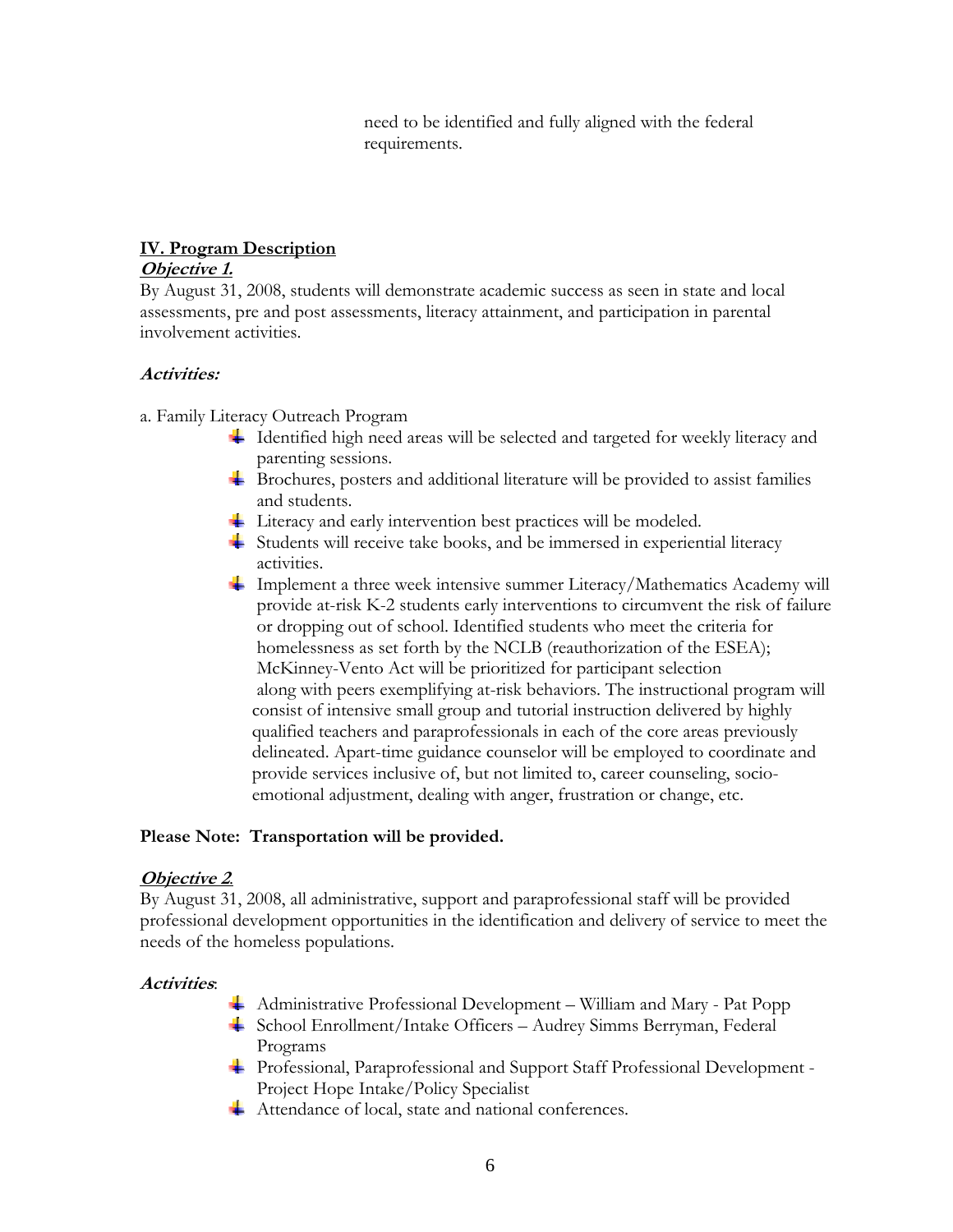# **Objective 3.**

To update and align all enrollment procedures and forms, policies and provisions to accurately and completely reflect regulatory requirements set forth by the NCLB McKinney-Vento Act.

# **Activities:**

- Attend training and review legislation to become knowledgeable with all regulatory an d non-regulatory requirements of the McKinney-Vento Act.
- Develop brochures and newsletters to inform parents and providers of the rights of homeless students.
- Provide professional development opportunities for LEA and community stakeholders.
- Coordinate services between schools and service agencies.
- Address needs of homeless children and youth arising from domestic violence, or separation of family unit.
- Recommend policy and procedural revisions needed to fully comply with NCLB McKinney-Vento Act.

Please Note: Previously compiled/developed brochures, newsletters, and handbooks are in need of updates and revisions. Collaboration with Social Services and other **ommunity agencies and businesses will be researched. c**

# **Rationale:**

A lack of funding prohibits the implementation of a comprehensive program that would fully funding from other local, state and federal resources, we are utilizing limited resources and are attempting to provide a program that more comprehensively meets the needs of families Providing support in the areas of academics, transportation, physiological needs, safety, love/belonging, esteem, and self-actualization are essential in order to achieve the mandates Taxonomy six levels of learning within the cognitive domain. Additional funding would provide resources to support instructional opportunities designed to promote intellectual meet the needs of the students of Colonial Beach. Although, the program is subsidized with in transition and to provide adequate support in critical areas as defined by Maslow. of NCLB dictating mastery of higher levels of achievement as delineated by Bloom's attainment in the domains of analysis, synthesis and evaluation.

Approximately 11% of the student population of the town of Colonial Beach is identified as members of families in transitional living status (i.e. homeless). We must provide for youth longevity and proliferation of the influence of this great democracy. We must be able to educational program for all children. Limited funds in the amount of \$11,000 (state allocated funds) are not adequate to implement a research-based early childhood program. of America adequately and learn to better protect our children in order to ensure the exemplify the characteristics of this great nation as it is portrayed throughout the world. Perhaps more indicatively of the challenge faced locally is the lack of a preschool